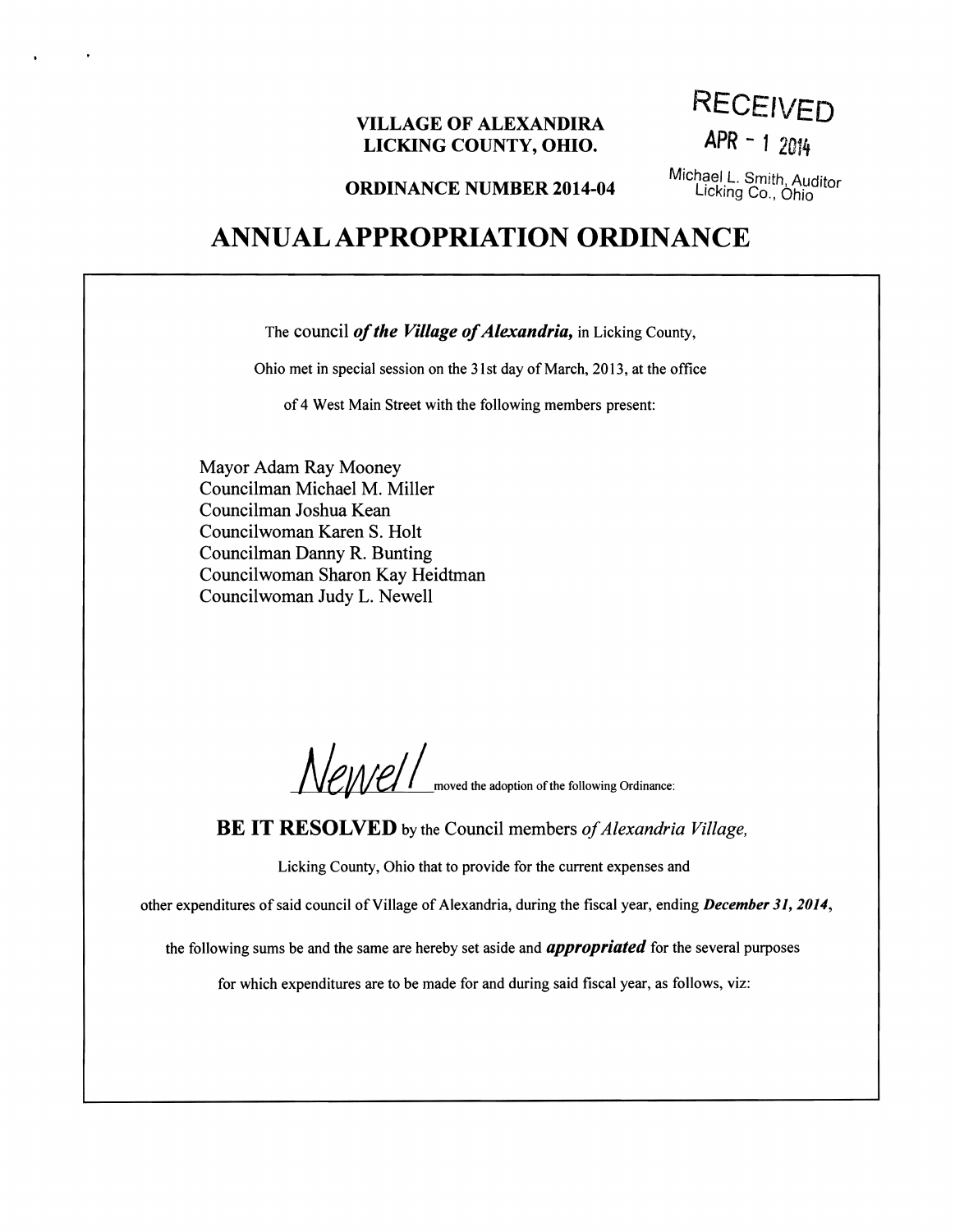seconded the Ordinance and the roll being called upon its adoption the vote resulted as follows: Exhibit A attached The Fiscal Officer has the authority to approve line item transfers and supplemental appropriation measures as needed based on the revised tax budget and the Official Certificate of Estimates Resources. Councilman Michael M. Miller Councilman Joshua Kean Councilwoman Karen S. Holt Councilman Danny R. Bunting Councilwoman Sharon Kay Heidtman Councilwoman Judy L. Newell *Adopted* March 31st, 2014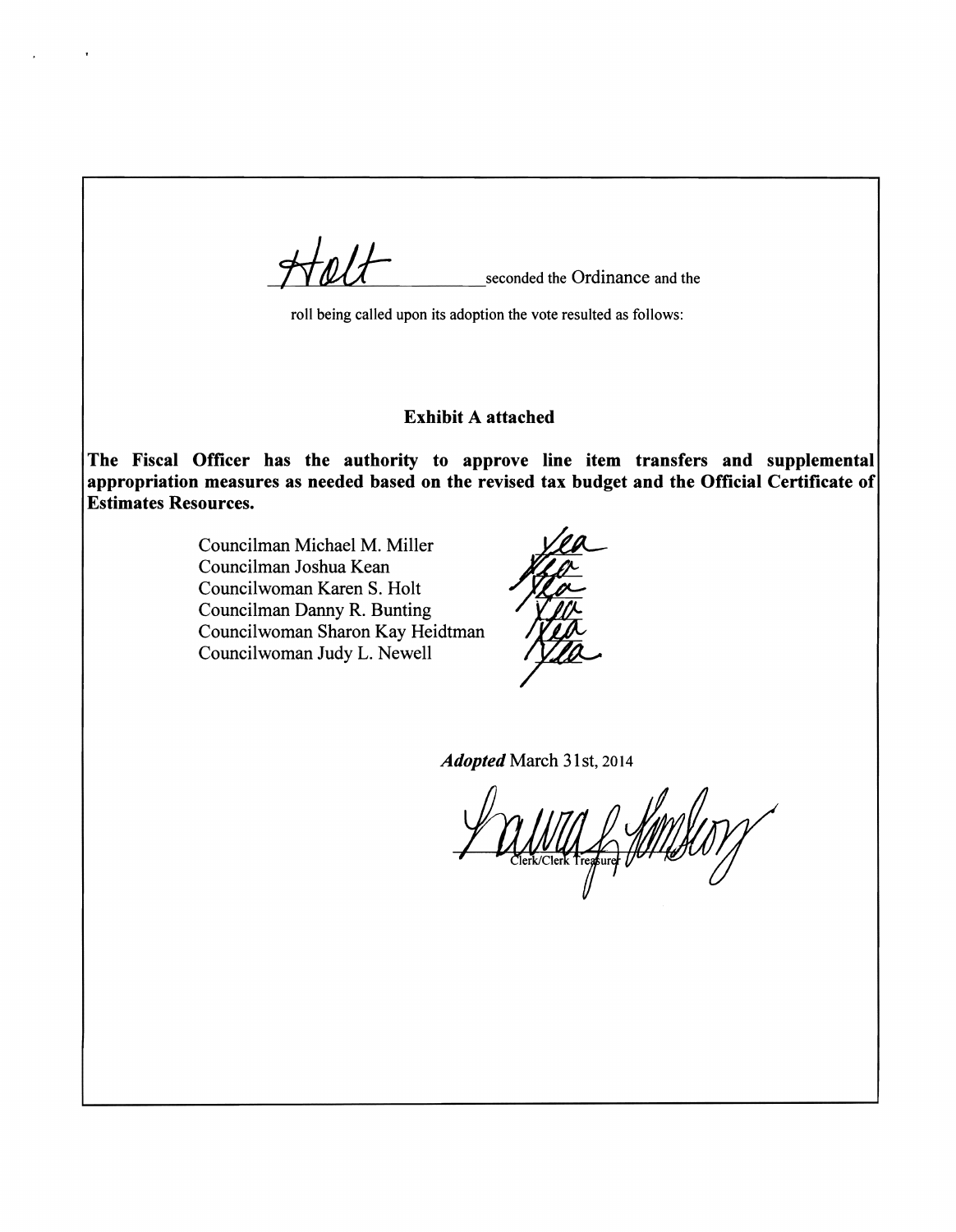### **THE STATE OF OHIO, LICKING COUNTY,** ss:

I, Laura J. VanScoy, Clerk of the Council of

Village of Alexandria, Licking County, Ohio,

and in whose custody the Files, Journals and Records

of said council are required by the Laws of the State of Ohio to be

kept, do hereby certify that the foregoing *Annual Appropriation* 

*Ordinance* is taken and copied from the original Ordinance now on

file with said council, that the foregoing Ordinance has been compared

by me with the said original and that the same is a true and correct

copy thereof.

**WITNESS** my signaturg this 31st day of March, 20/4.

<u>UNULLA MINIS</u>